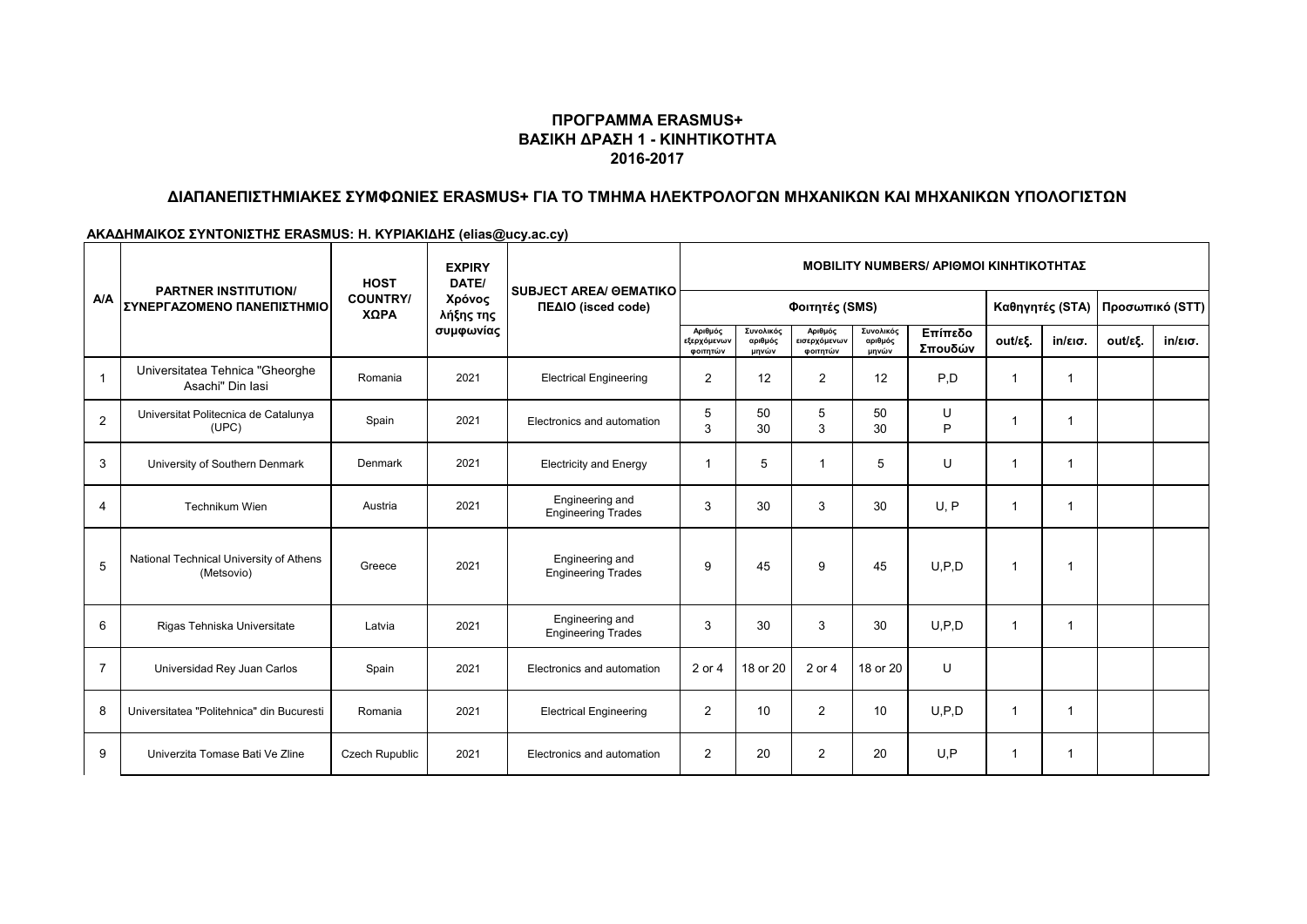### **ΠΡΟΓΡΑΜΜΑ ERASMUS+ ΒΑΣΙΚΗ ΔΡΑΣΗ 1 - ΚΙΝΗΤΙΚΟΤΗΤΑ 2016-2017**

# **ΔΙΑΠΑΝΕΠΙΣΤΗΜΙΑΚΕΣ ΣΥΜΦΩΝΙΕΣ ERASMUS+ ΓΙΑ ΤΟ ΤΜΗΜΑ ΗΛΕΚΤΡΟΛΟΓΩΝ ΜΗΧΑΝΙΚΩΝ ΚΑΙ ΜΗΧΑΝΙΚΩΝ ΥΠΟΛΟΓΙΣΤΩΝ**

**ΑΚΑΔΗΜΑΙΚΟΣ ΣΥΝΤΟΝΙΣΤΗΣ ERASMUS: Η. ΚΥΡΙΑΚΙΔΗΣ (elias@ucy.ac.cy)**

|            | <b>PARTNER INSTITUTION/</b><br>ΣΥΝΕΡΓΑΖΟΜΕΝΟ ΠΑΝΕΠΙΣΤΗΜΙΟ   | <b>HOST</b><br><b>COUNTRY/</b><br>ΧΩΡΑ | <b>EXPIRY</b><br>DATE/<br>Χρόνος<br>λήξης της | <b>SUBJECT AREA/ GEMATIKO</b><br>ΠΕΔΙΟ (isced code)                      | <b>MOBILITY NUMBERS/ APIOMOI KINHTIKOTHTAZ</b> |                               |                                     |                               |                    |                  |                   |                                   |                   |
|------------|-------------------------------------------------------------|----------------------------------------|-----------------------------------------------|--------------------------------------------------------------------------|------------------------------------------------|-------------------------------|-------------------------------------|-------------------------------|--------------------|------------------|-------------------|-----------------------------------|-------------------|
| <b>A/A</b> |                                                             |                                        |                                               |                                                                          | Φοιτητές (SMS)                                 |                               |                                     |                               |                    |                  |                   | Καθηγητές (STA)   Προσωπικό (STT) |                   |
|            |                                                             |                                        | συμφωνίας                                     |                                                                          | Αριθμός<br>εξερχόμενων<br>φοιτητών             | Συνολικός<br>αριθμός<br>μηνών | Αριθμός<br>εισερχόμενων<br>φοιτητών | Συνολικός<br>αριθμός<br>μηνών | Επίπεδο<br>Σπουδών | out/εξ.          | $in/\epsilon$ ισ. | out/εξ.                           | $in/\epsilon$ ισ. |
| 10         | Universitat Politecnica de Catalunya -<br><b>ETSEIB</b>     | Spain                                  | 2021                                          | Engineering and<br><b>Engineering Trades (Electrical</b><br>Engineering) | 2                                              | 12                            | $\overline{2}$                      | 12                            | U.P                | 1                | 1                 |                                   |                   |
| 11         | Universite d Orleans                                        | France                                 | 2021                                          | Eco technology in Electronics and<br>Optics                              | 2                                              | 10                            | 2                                   | 10                            | U.P.D              | -1               | 1                 |                                   |                   |
| 12         | Technological Education Institution of<br>Western Macedonia | Greece                                 | 2021                                          | Engineering and<br><b>Engineering Trades (Electrical</b><br>Engineering) | 3                                              | 15                            | 3                                   | 15                            | U.P.D              | 1                | 1                 |                                   |                   |
| 13         | University of Thessaly                                      | Greece                                 | 2021                                          | <b>Computer Science</b>                                                  | 2                                              | 10                            | $\overline{2}$                      | 10                            | U                  | 1                |                   |                                   |                   |
| 14         | Universidad de A Coruna                                     | Spain                                  | 2021                                          | <b>Electricity and Energy</b>                                            | 3                                              | 30                            | 3                                   | 30                            | U                  | 1                | 1                 |                                   |                   |
| 15         | University of Rijeka                                        | Croatia                                | 2021                                          | <b>Electricity and Energy</b>                                            | 2                                              | 10                            | $\overline{2}$                      | 10                            | P,D                | -1               | 1                 |                                   |                   |
| 16         | Aristotle University of Thessaloniki                        | Greece                                 | 2020                                          | Engineering and<br><b>Engineering Trades (Computing)</b>                 | 2                                              | 12                            | $\overline{2}$                      | 12                            | U.P.D              | -1               | 1                 |                                   |                   |
| 17         | Politecnico di Torino                                       | Italy                                  | 2021                                          | Electronics and automation                                               | 3                                              | 18                            | 3                                   | 18                            | P, D               | to be<br>defined | to be<br>defined  |                                   |                   |
| 18         | Universita Campus Bio-Medico di Roma                        | Italy                                  | 2021                                          | Electronics and automation                                               | 3                                              | 18                            | 3                                   | 18                            | U, P, D            | $\overline{1}$   | 1                 |                                   |                   |
| 19         | Fontys University of Applied Sciences                       | Netherlands                            | 2021                                          | Electronics and automation                                               | 3                                              | 15                            | 3                                   | 15                            | U                  | -1               | 1                 |                                   |                   |